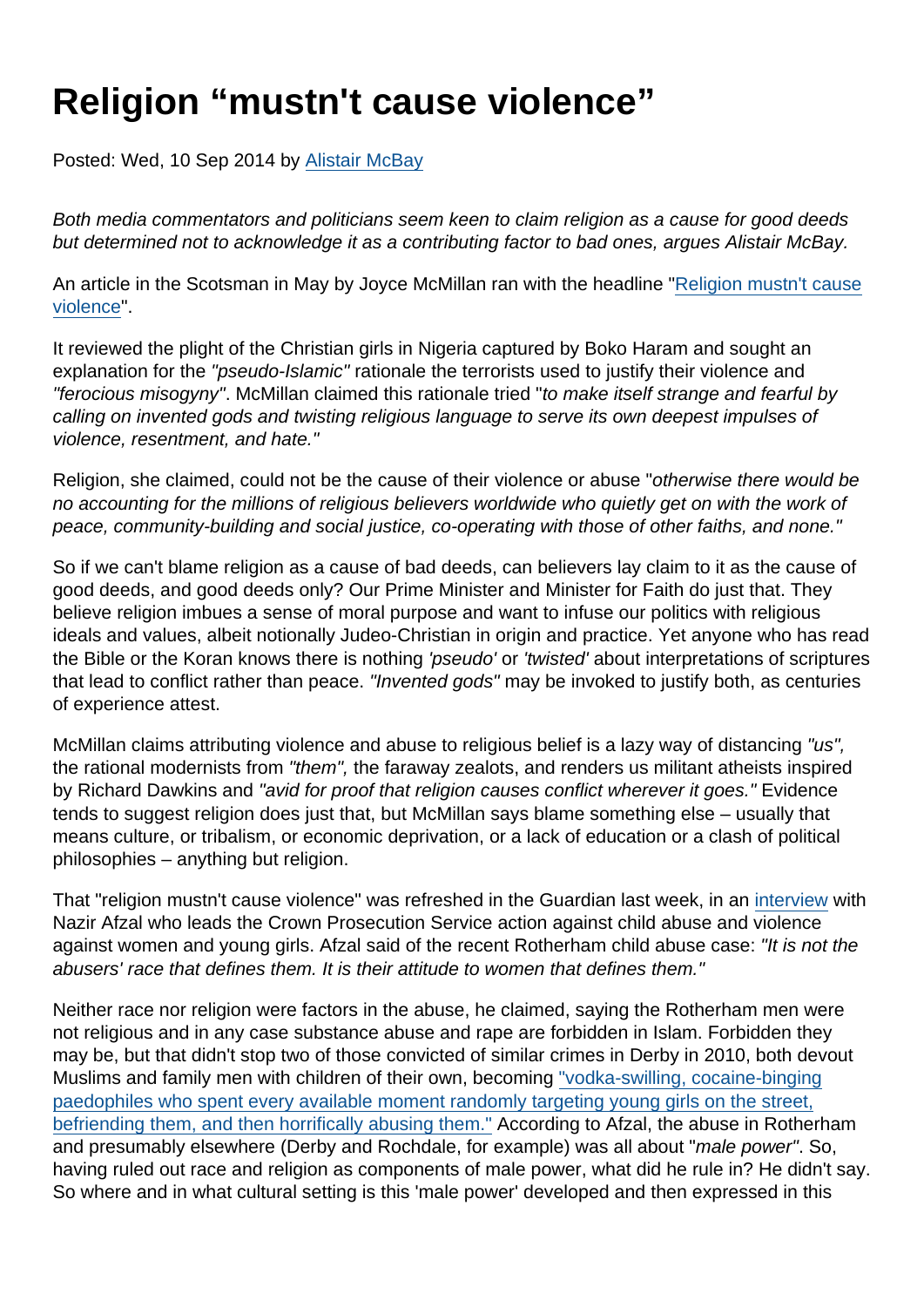## abusive attitude to women?

Channel 4's ['Pakistan's Hidden Shame'](http://www.channel4.com/programmes/pakistans-hidden-shame) broadcast on 1 September claimed a third of men in Pakistan condone child sex abuse. In the documentary, the abuse of boys is rife. One man who said he had raped 12 boys claimed he was "deeply religious because I am a Muslim" but "we are helpless against our desire." The documentary records that psychologists claim the child abuse of young boys in Pakistan stems from the segregation of the sexes, where women are perceived as the inferior gender, rarely seen in public and with very few rights. It references a 2014 World Health Organisation report which places this gender inequality in the country at the very top of the causes of child abuse, and a Unicef report from 2010 which suggests Pakistan's "traditional cultural values" of purity and protection of women have contributed to Pakistani men using boys as the outlet for sexual frustration.

It is difficult to believe that religious belief and teachings have nothing to do with creating "traditional cultural values".

Afzal also blamed a deficit of leadership in some parts of the UK Muslim community, saying "They could be much more challenging of certain behaviours." But if as he says the Rotherham men weren't religious, then surely they were not part of that Muslim community and not subject to any influence from it. Can you still be a part of a religious community if you are not religious? What does he think a more outspoken Muslim leadership would achieve?

On that subject Mehmood Naqshbandi, who has advised the Metropolitan police on Muslims in Britain, told [the Times on 8 September](http://www.thetimes.co.uk/tto/news/uk/article4199696.ece) that most imams "know nothing much of Isis" and "would struggle to find Syria on a map". They communicated mainly in their mother tongue or "cringingly bad English" and were equipped only to argue about factional squabbles from the mid-19th century. Muslim youths grappling with their identity and beliefs were "left entirely to their own devices".

Labour MP Simon Danczuk, who helped expose a pattern of grooming of white teenage girls by men from a Pakistani background in Rochdale, said [a culture of intimidation and closing of ranks](http://www.telegraph.co.uk/news/politics/labour/11065878/Labour-MPs-Left-ignored-sex-abuse.html) within parts of the Asian community had been a problem for years and pointed to the way in which two Muslim councillors in Rochdale had provided character references for one of the perpetrators of the Rochdale abuse. Are these the same Muslim leaders of whom Nazir Afzal demands better leadership in the Muslim community to combat FGM, misogyny and child abuse?

These comments by Afzal and Naqshbandi beg a question about consulting community leaders, in this case almost exclusively male, for moral guidance. The very notion of a community leader promotes the belief that ethnic or religious identity defines an individual's views on all other matters, and the community leader speaks for all. One response to the Rotherham report identifies the serious under-representation of women in leadership positions as a key challenge. Sara Khan is the director of women's human rights group Inspire, which has been working closely with Muslim organisations. [She criticised](http://www.theguardian.com/uk-news/2014/aug/30/rotherham-end-macho-culture-of-mosque-say-muslim-women) the traditional hierarchies that still govern many Muslim organisations: "In terms of dealing with issues around grooming, around violence, you fundamentally need far more women representation. The fact that these girls (in Rotherham) weren't believed demonstrates a culture of disbelief that I think comes from a male perspective."

We know that when religion is taken out of the private sphere and into the public arena, it immediately becomes political – how could it be otherwise? But is it right to suggest that any violence religious believers then perpetrate is faith-free and attributable to any factor but religion? Joyce McMillan and Nazir Afzal would have us believe that religion was neither cause nor contributor to the murder of Lee Rigby, or attacks in Bali, Madrid, London, Glasgow, Stockholm,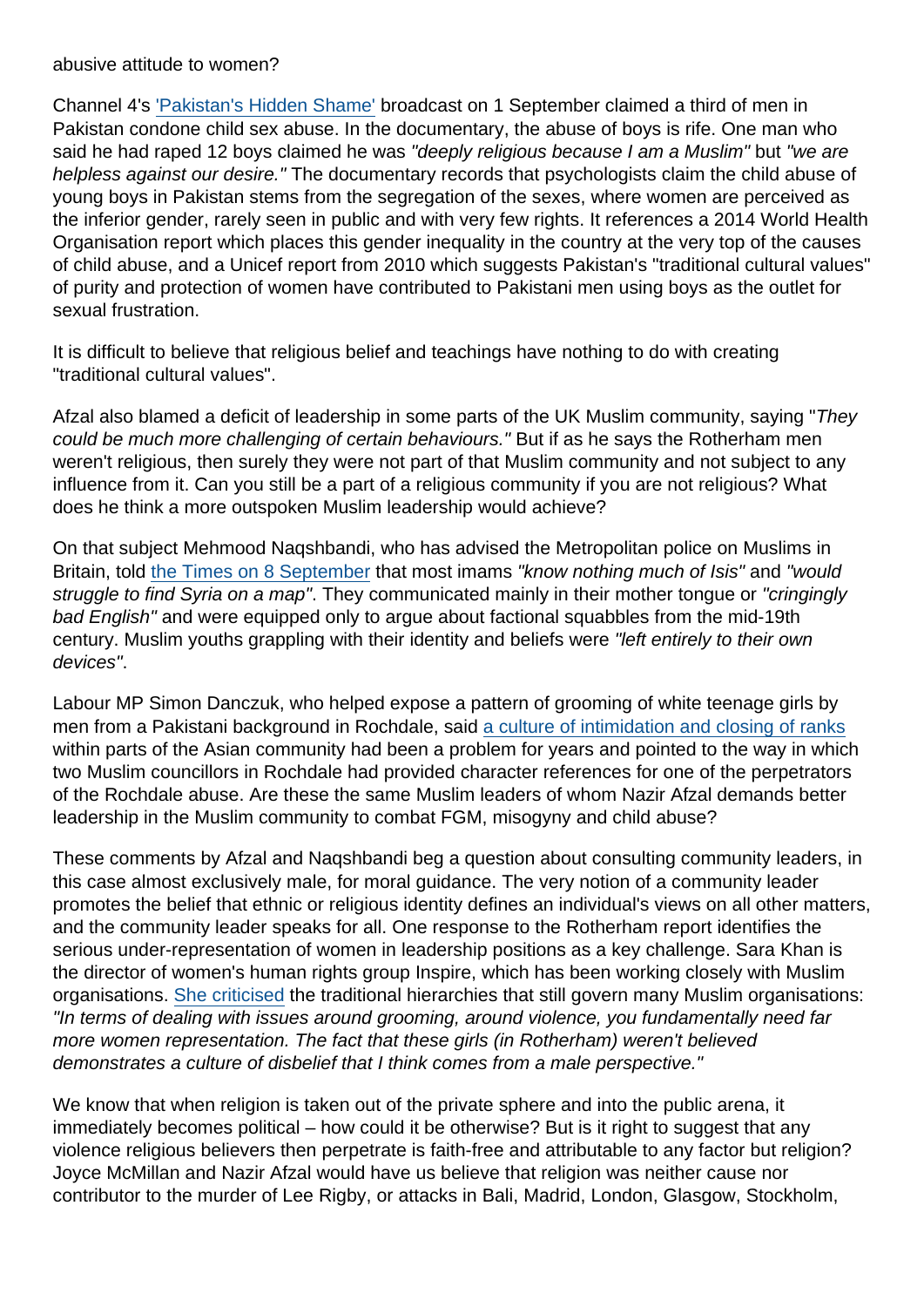Jakarta, New York, Nairobi and Boston, or the motivation of Isis, the Taliban, Al-Qaeda, Al-Shabaab and Boko Haram for their atrocities, or for the abuse of women and girls in Rotherham, Rochdale and Derby, or for the abuse of boys in Pakistan. Why not? Because that wouldn't explain why many other Muslims are peaceful and law-abiding, or because their religious texts forbid such behaviour. Presumably the Inquisition had nothing to do with religion either.

Even Prime Ministers can't decide how to front up to this question. Tony Blair commented in the wake of the 9/11 attacks that they had been carried out by "terrorists pure and simple", drawing fulsome praise from the Muslim Council of Britain for recognising these acts were not the work of "Islamic terrorists" or "Muslim terrorists", just plain terrorists.

Then came more atrocities committed by "terrorists pure and simple", and by the time London was attacked in July 2005 Tony Blair had changed his tune. In a [speech](http://news.bbc.co.uk/1/hi/uk/4689363.stm) to a Labour Party conference, recounting 26 violent Al-Qaeda episodes, he said the terrorists' motivation was "a religious ideology, a strain within the world-wide religion of Islam, as far removed from its essential decency and truth as Protestant gunmen who kill Catholics or vice versa, are from Christianity. But do not let us underestimate it or dismiss it. Those who kill in its name believe genuinely that in doing it, they do God's work; they go to paradise."

But in September 2013, [David Cameron](http://www.bbc.co.uk/news/uk-24195825) turned the clock back to mimic the Blair of 2001, stating of the Al-Shabaab attacks in Kenya and all the others before: "These appalling terrorist attacks that take place where the perpetrators claim they do it in the name of a religion – they don't. They do it in the name of terror, violence and extremism and their warped view of the world. They don't represent Islam or Muslims in Britain or anywhere else in the world".

Of course the Taliban, Al-Qaeda, Isis and their violence, or the actions of Pakistani child abusers in Rotherham, Derby or Pakistan, no more represent Islam than the late Fred Phelps and his Westboro Baptist Church represent Christianity. But does that mean religion isn't a significant contributing factor to their "warped view of the world"?

Alistair McBay is the NSS's spokesperson in Scotland. The views expressed in this blog are those of the author and do not necessarily represent those of the NSS.

## Alistair McBay

Alistair McBay is the vice president of the National Secular Society and its spokesperson for Scotland. You can follow Alistair on Twitter [@AMcBay\\_NSS](https://twitter.com/AMcBay_NSS). The views expressed in our blogs are those of the author and may not represent the views of the NSS.

- [Share on What's App](whatsapp://send?text=http://www.secularism.org.uk/opinion/2014/09/religion-mustnt-cause-violence?format=pdf)
- [Share on Facebook](https://www.facebook.com/sharer/sharer.php?u=http://www.secularism.org.uk/opinion/2014/09/religion-mustnt-cause-violence?format=pdf&t=Religion+“mustn)
- [Share on Twitter](https://twitter.com/intent/tweet?url=http://www.secularism.org.uk/opinion/2014/09/religion-mustnt-cause-violence?format=pdf&text=Religion+“mustn)
- [Share on Email](https://www.secularism.org.uk/share.html?url=http://www.secularism.org.uk/opinion/2014/09/religion-mustnt-cause-violence?format=pdf&title=Religion+“mustn)
- [Subscribe to RSS Feed](/mnt/web-data/www/cp-nss/feeds/rss/news)

Tags: [Child Abuse](https://www.secularism.org.uk/opinion/tags/Child+Abuse), [Community Cohesion](https://www.secularism.org.uk/opinion/tags/Community+Cohesion), [Scotland](https://www.secularism.org.uk/opinion/tags/Scotland)

Related Campaigns